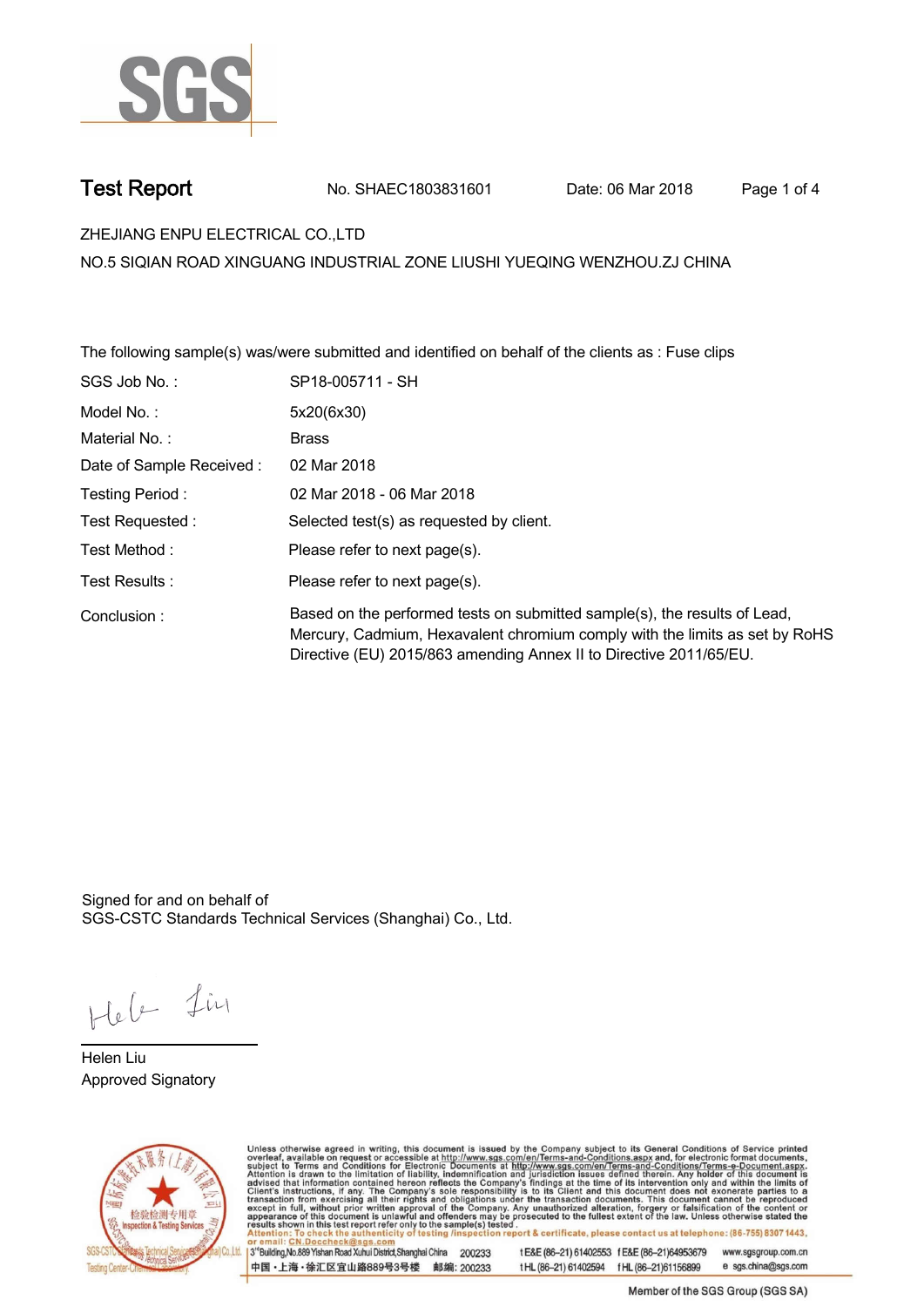

**Test Report. No. SHAEC1803831601 Date: 06 Mar 2018 . Page 2 of 4.**

**Test Results :.**

**Test Part Description : .**

| Specimen No.    | SGS Sample ID    | <b>Description</b> |  |
|-----------------|------------------|--------------------|--|
| SN <sub>1</sub> | SHA18-038316.001 | Silvery metal      |  |

- **Remarks :.(1) 1 mg/kg = 0.0001% .**
	- **(2) MDL = Method Detection Limit .**
	- **(3) ND = Not Detected ( < MDL ) .**
	- **(4) "-" = Not Regulated .**

## **RoHS Directive (EU) 2015/863 amending Annex II to Directive 2011/65/EU.**

**Test Method :. With reference to IEC 62321-4:2013+AMD1:2017, IEC62321-5:2013 and IEC62321-7-1:2015, analyzed by ICP-OES and UV-Vis . .**

| Test Item(s)                 | Limit | <u>Unit</u>             | <u>MDL</u> | <u>001</u> |
|------------------------------|-------|-------------------------|------------|------------|
| Cadmium (Cd)                 | 100   | mg/kg                   |            | ND         |
| Lead (Pb)                    | 1000  | mg/kg                   |            | 38         |
| Mercury (Hg)                 | 1000  | mg/kg                   |            | ND         |
| Hexavalent Chromium (Cr(VI)) | -     | $\mu$ g/cm <sup>2</sup> | 0.10       | ND         |

### **Notes :.**

**(1)The maximum permissible limit is quoted from RoHS Directive (EU) 2015/863. IEC 62321 series is equivalent to EN 62321 series**

 **http://www.cenelec.eu/dyn/www/f?p=104:30:1742232870351101::::FSP\_ORG\_ID,FSP\_LANG \_ID:1258637,25**

**(2)▼ = a. The sample is positive for CrVI if the CrVI concentration is greater than 0.13 μg/cm². The sample coating is considered to contain CrVI**

 **b. The sample is negative for CrVI if CrVI is ND (concentration less than 0.10 μg/cm²). The coating is considered a non-CrVI based coating**

 **c. The result between 0.10 μg/cm² and 0.13 μg/cm² is considered to be inconclusive - unavoidable coating variations may influence the determination** 

 **Information on storage conditions and production date of the tested sample is unavailable and thus Cr(VI) results represent status of the sample at the time of testing. .**



Unless otherwise agreed in writing, this document is issued by the Company subject to its General Conditions of Service printed overleaf, available on request or accessible at http://www.sgs.com/en/Terms-and-Conditions.asp ion report & certificate, please contact us at telephone: (86-755) 8307 1443, testing /ins

13<sup>rd</sup> Building, No.889 Yishan Road Xuhui District, Shanghai China 200233 中国·上海·徐汇区宜山路889号3号楼 邮编: 200233 t E&E (86-21) 61402553 f E&E (86-21)64953679 www.sgsgroup.com.cn e sgs.china@sgs.com tHL (86-21) 61402594 fHL (86-21) 61156899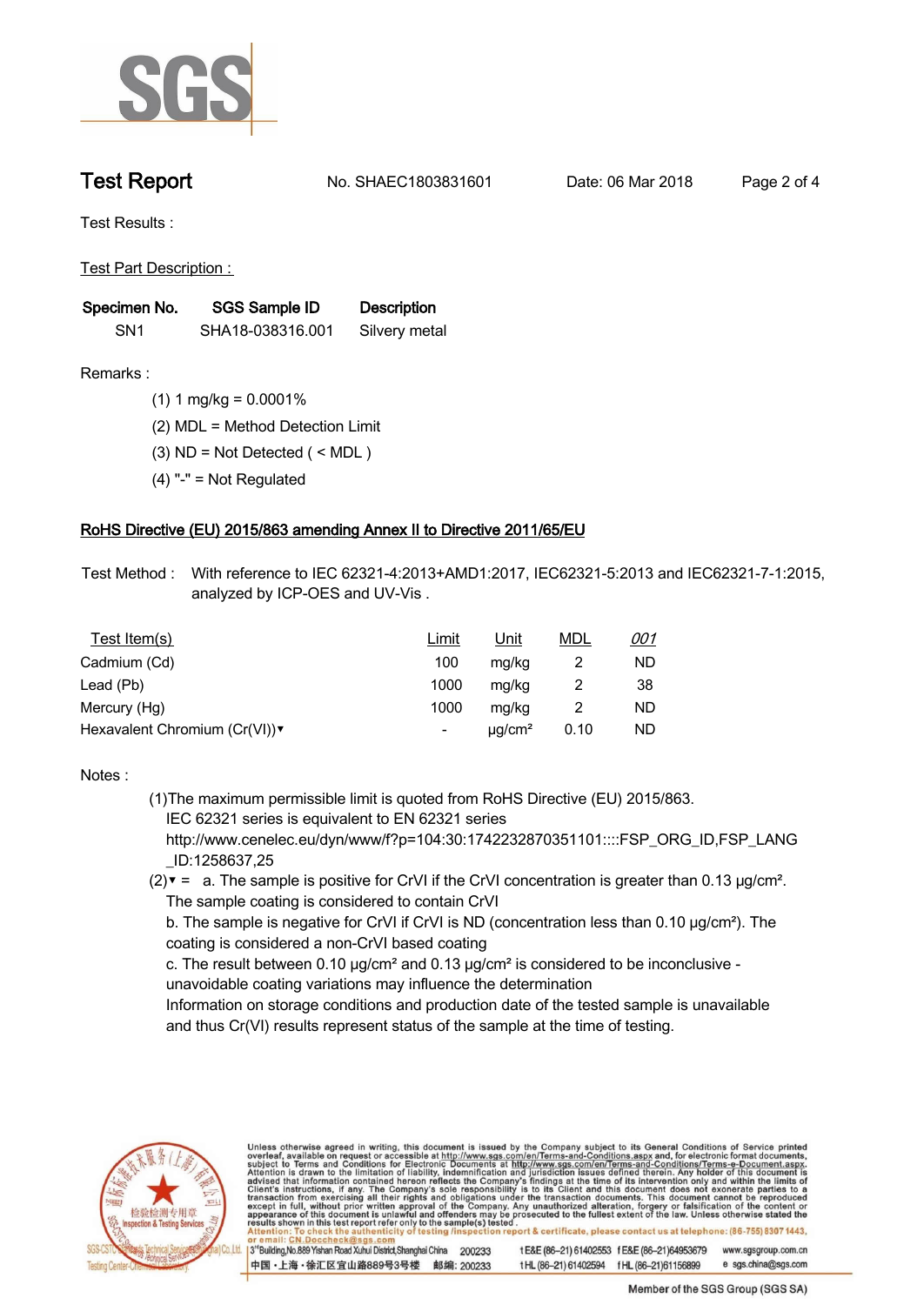

**Test Report. No. SHAEC1803831601 Date: 06 Mar 2018 . Page 3 of 4.**

# **ATTACHMENTS**

# **Pb/Cd/Hg/Cr6+ Testing Flow Chart**

1) Name of the person who made testing: Meria Jin/Xiaolong Yang/Sielina Song

2) Name of the person in charge of testing: Jan Shi/Luna Xu/Shara Wang

3) These samples were dissolved totally by pre-conditioning method according to below flow chart.

 $(Cr^{6+})$  test method excluded)





Unless otherwise agreed in writing, this document is issued by the Company subject to its General Conditions of Service printed overleaf, available on request or accessible at http://www.sgs.com/en/Terms-and-Conditions.asp ion report & certificate, please contact us at telephone: (86-755) 8307 1443, esting/ins

13<sup>rd</sup> Building, No.889 Yishan Road Xuhui District, Shanghai China 200233 中国·上海·徐汇区宜山路889号3号楼 邮编: 200233 t E&E (86-21) 61402553 f E&E (86-21)64953679 www.sgsgroup.com.cn

t HL (86-21) 61402594 f HL (86-21)61156899 e sgs.china@sgs.com